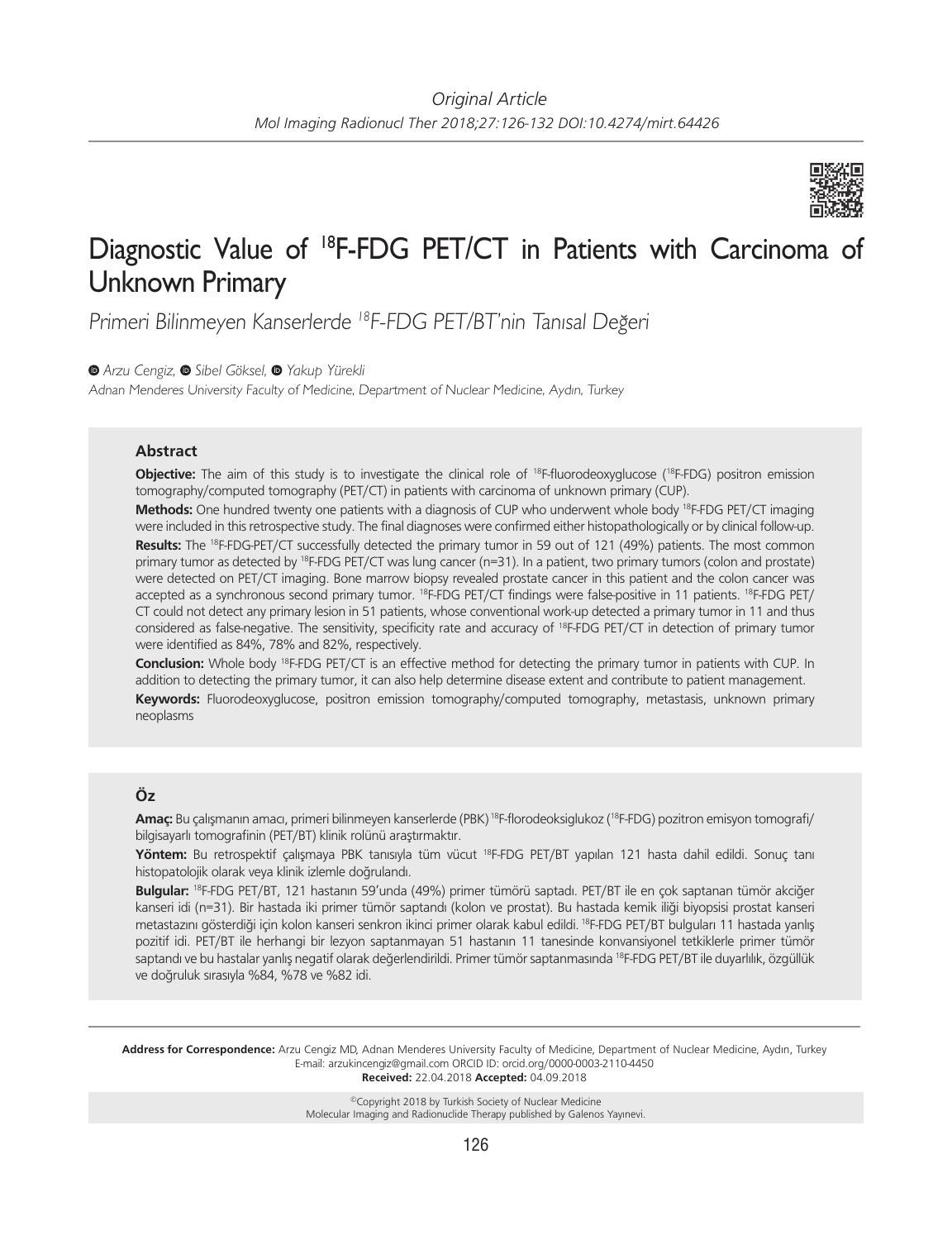**Sonuç:** PBK olan hastalarda primer tümörün saptanmasında tüm vücut 18F-FDG PET/BT etkin bir yöntemdir. Primer tümör saptanması yanında hastalığın yaygınlığını da belirleyerek hastaların izlemine katkıda bulunur.

**Anahtar kelimeler:** Florodeoksiglukoz, pozitron emisyon tomografi/bilgisayarlı tomografi, metastaz, primeri bilinmeyen neoplaziler

#### **Introduction**

Carcinoma of unknown primary (CUP) refers to the presence of metastatic disease for which the site of the primary lesion remains unidentified after conventional diagnostic procedures. CUP accounts for approximately 2.3- 4.2% of cancer in both men and women (1,2). The mean survival is between 3-11 months, and only 25% of patients survive over one year (3,4). Several studies have shown that survival of patients in whom the primary tumor has been detected was higher than that of patients in whom the primary tumor has remained unknown (5,6). Various radiologic methods and serum tumor markers can be used for primary tumor detection. However, the primary tumor could be detected in less than 20% of patients with CUP (1). Although spontaneous regression or immune-mediated destruction of primary tumor or the small size of a primary tumor may be an explanation, it is not yet fully understood why primary tumors remain undetected (2,7,8).

Several studies reported that 18F-fluorodeoxyglucose (FDG) positron emission tomography/computed tomography (PET/CT) has higher sensitivity than other imaging methods for detection of the primary tumor (9,10,11).

The aim of this retrospective study is to evaluate to primary tumor detection efficiency of 18F-FDG PET/CT in patients with CUP.

#### **Materials and Methods**

#### **Patient Population**

All patients who have been referred to our department for <sup>18</sup>F-FDG PET/CT with a diagnosis of CUP from April 2013 to March 2016 were retrospectively evaluated. Patients who had inadequate medical records or irregular clinical followup data and who had chemotherapy before imaging were excluded. 121 patients (79 men, 42 women, age range 30- 86 years, mean 63±12 years) were analyzed finally in the study. Ninety five out of 121 patients were proved to have metastases histopathologically and 26 patients had highly suspicious metastases by conventional imaging [8 patients with multiple lung metastases detected by CT, 10 patients with multiple bone metastases detected by scintigraphy and/or magnetic resonance imaging (MRI), 5 patients with multiple liver metastases by MRI and/or US, and 3 patients with brain metastases detected by MRI]. Locations of the metastatic foci that have been proven histologically were as follows; 36 in lymph nodes, (21 cervical, 6 supraclavicular, 4 axillary, 2 mediastinal, 2 inguinal, 1 retroperitoneal), 19 in liver, 13 in bone, 6 in brain, 3 in soft tissue, 1 in adrenal gland, 1 in lung, 9 patients had peritoneal implants or malignant ascites, 6 patients had malignant pleural effusion and 1 patient had malignant pericardial effusion.

The study were approved by the Adnan Menderes University of Local Ethics Committee (protocol number: 2017/1043).

### **18F-FDG PET/CT Imaging**

All patients underwent <sup>18</sup>F-FDG PET/CT imaging after 6-8 hours of fasting. Before injection of 18F-FDG, the medical history, weight and blood sugar level of the patients were recorded. All patients' blood sugar levels were less than 180 mg/dL prior to imaging. Oral contrast was given to all patients. After intravenous administration of 270-370 MBq of 18F-FDG, patients rested in a quiet room. Imaging was performed after a resting period of 60 minutes with (Siemens Biograph mCT 20 Excel) PET/CT scanner. Images were acquired from the head to the feet. The CT transmission scan was acquired with 140 kVp and 110 mA and 3 mm slice thickness. PET scan was acquired at 2-4 min per bed position. 18F-FDG PET/CT images were evaluated both visually and semi-quantitatively by two nuclear medicine physicians. Abnormal 18F-FDG uptake (SUV<sub>max</sub> ≥2.5) with an anatomical correlation in any tissue or organ other than the metastases sites was considered as the primary site. The final results were confirmed either histopathologically or by clinical follow up including other imaging methods.

#### **Data Analysis and Statistical Evaluation**

The final diagnosis was considered true-positive (TP) when 18F-FDG PET/CT detected the primary tumor and it was confirmed histopathologically and/or by clinical follow up. If it was not confirmed to be malignant histopathologically then the result was considered as false-positive (FP). If <sup>18</sup>F-FDG PET/CT could not detect the primary tumor and it remained unknown in follow up, the result was considered true-negative (TN). When 18F-FDG PET/CT did not suggest any primary tumor but it was diagnosed with conventional work-up or in the patient's follow-up, the result was considered as false-negative (FN).

Sensitivity, specificity rates and accuracy were calculated using standard statistical formulas:

Sensitivity=TP/(TP+FN), Specificity=TN/(TN+FP), Accuracy=(TP+TN)/(TP+FP+TN+FN).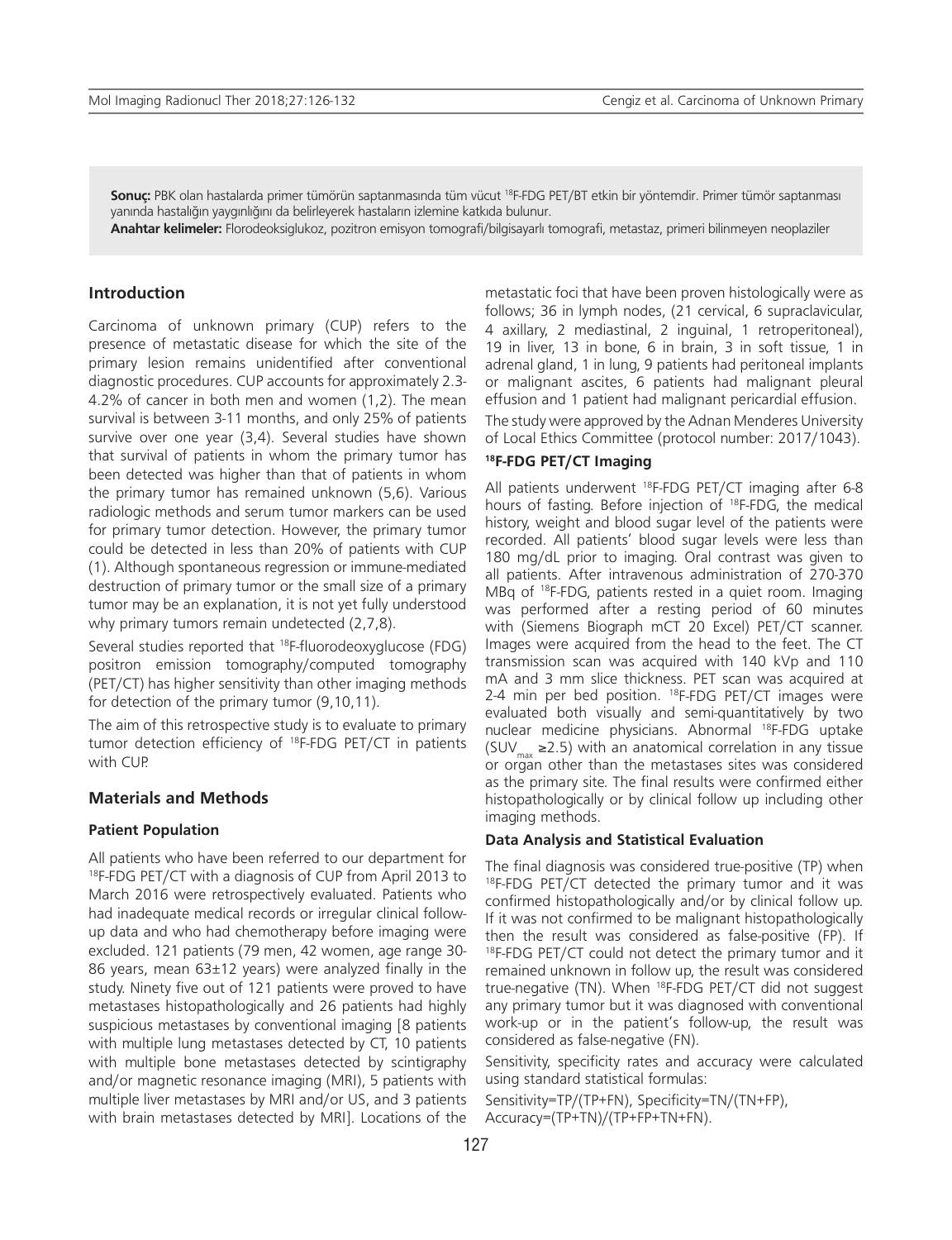#### **Results**

Primary tumors were correctly detected in 59 of 121 patients (49%) by 18F-FDG PET/CT whole body imaging. The primary tumor locations were as follows; lung (n=31), breast (n=3), stomach (n=1), colon (n=4), pancreas (n=2), ovary (n=3), prostate (n=4), liver (n=2), endometrium (n=1), skin (n=2), thyroid (n=2), larynx (n=1), hypopharynx (n=1), salivary gland (n=1) and bone marrow (multiple myeloma; n=1). In a patient, two primary tumors (colon and prostate) were detected by PET/CT imaging both of which were confirmed histopathologically (Figure 1). In this patient, the bone marrow biopsy revealed metastatic prostate carcinoma thus the colon carcinoma was accepted as a synchronous second primary tumor. Fifty-nine TP results were selected for statistical evaluation. The SUV $_{\text{max}}$  of the hyper-metabolic lesions were between 3 to 27 (mean 11.57±6.1). TP results are reported in Table 1.

The sensitivity, specificity rates and accuracy of <sup>18</sup>F-FDG PET/CT in detection of primary tumor were identified as 84%, 78% and 82%, respectively. When 36 patients with lymph node metastases were evaluated separately, primary tumors were correctly identified in 14 out of 36 patients. In these cases, the sensitivity, specificity and accuracy were calculated as 66%, 75% and 70%, respectively.

There were eleven patients in whom primary tumors were reported incorrectly by 18F-FDG PET/CT imaging. These results were accepted as false-positive (Table 2). A falsepositive case is presented in Figure 2.

The primary tumor could not be identified in 51 (42%) patients. Forty of these patients were TN. The remaining 11 patients, 18F-FDG PET/CT did not detect any lesion but the primary tumors were detected during clinical follow-up (mean 6.8 months, range: 2-30 months). These FN results are listed in Table 3.





**a**

**b c**

Figure 1. <sup>18</sup>F-FDG PET/CT images of a 72-year-old male patient with bone metastasis proven histopathologically. MIP (a), fusion (b and c) images showed hyper-metabolic focus in the prostate and wall-thickness on descending colon with pathologically increased <sup>18</sup>F-FDG uptake, which were later confirmed as prostate adenocarcinoma and colon adenocarcinoma by histopathology



**Figure 2.** MIP (a), CT (b) and fusion (c) <sup>18</sup>F-FDG PET/CT images of a 64 yearold male patient. Cervical lymph node biopsy revealed adenocarcinoma metastasis. On PET/CT imaging, there were multiple hyper-metabolic mediastinal lymph nodes and mild hyper-metabolic infiltrations in both lungs suggesting infection. PET/CT imaging also demonstrates wall thickness on the ascending colon with abnormally increased 18F-FDG uptake (SUV<sub>max</sub>: 5.0), which was interpreted as a primary tumor. The histopathology examination revealed a hyperplastic polyp. The <sup>18</sup>F-FDG PET/CT result was false-positive

**a**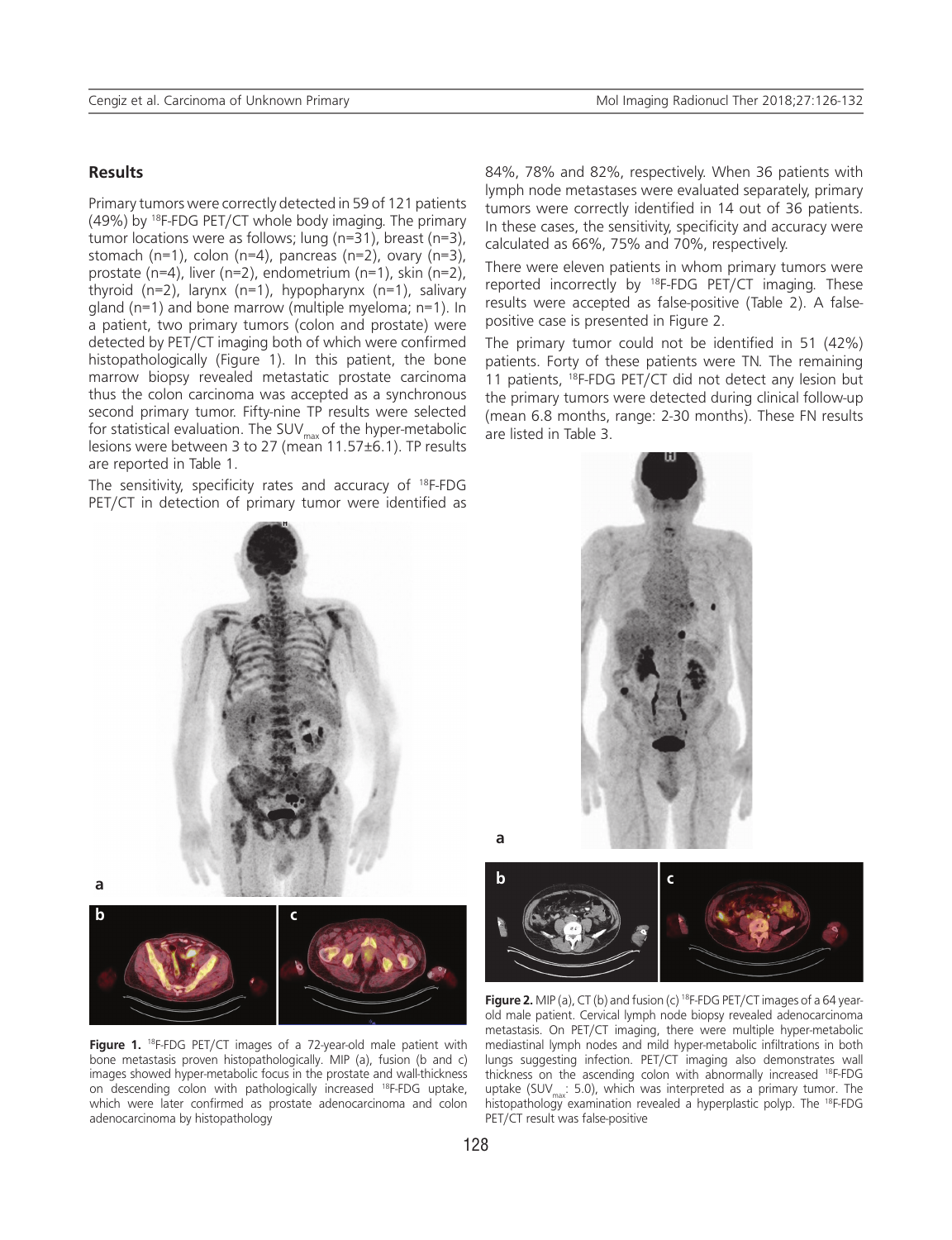|                         | Age and gender | ennssion tomography/compated tomography<br><b>Location of metastases</b> | Histopathologic/radiologic metastases | <b>Primary tumor</b> |
|-------------------------|----------------|--------------------------------------------------------------------------|---------------------------------------|----------------------|
| $\overline{\mathbf{1}}$ | 68, M          | Bone                                                                     | Adenosquamous                         | Lung                 |
| 2                       | 70, M          | Liver                                                                    | Malignant epithelial tumor met.       | Lung                 |
| 3                       | 49, M          | Soft tissue                                                              | Malignant epithelial tumor met.       | Lung                 |
| 4                       | 51, F          | <b>Bone</b>                                                              | Carcinoma                             | Lung                 |
| 5                       | 65, F          | Pleura                                                                   | Signet-ring cell carcinoma            | Lung                 |
| 6                       | 59, F          | Liver                                                                    | Malignant epithelial tumor met.       | Lung                 |
| 7                       | 56, M          | <b>Bone</b>                                                              | Adenocancer                           | Lung                 |
| 8                       | 46, F          | Supraclavicular LN                                                       | Malignant epithelial tumor met.       | Lung                 |
| 9                       | 60, F          | <b>Brain</b>                                                             | Adenocancer                           | Lung                 |
| 10                      | 56, M          | Liver                                                                    | Adenocancer                           | Lung                 |
| 11                      | 68, M          | Cervical LN                                                              | Neuroendocrine                        | Lung                 |
| 12                      | 59, F          | <b>Bone</b>                                                              | Metastatic bone scintigraphy          | Lung                 |
| 13                      | 46, M          | Soft tissue                                                              | Adenocancer                           | Lung                 |
| 14                      | 59, M          | Cervical LN                                                              | Squamous cell carcinoma               | Lung                 |
| 15                      | 60, F          | <b>Bone</b>                                                              | Metastatic bone scintigraphy          | Lung                 |
| 16                      | 74, M          | Cervical LN                                                              | Squamous cell carcinoma               | Lung                 |
| 17                      | 75, F          | Pleural effusion                                                         | Malignant                             | Lung                 |
| 18                      | 70, F          | Bone                                                                     | Malignant epithelial tumor met.       | Lung                 |
| 19                      | 72, M          | Liver                                                                    | Malignant epithelial tumor met.       | Lung                 |
| 20                      | 35, M          | Liver                                                                    | Adenocancer                           | Lung                 |
| 21                      | 53, M          | <b>Brain</b>                                                             | Metastasis on brain MRI               | Lung                 |
| 22                      | 39, M          | <b>Bone</b>                                                              | Adenocancer                           | Lung                 |
| 23                      | 59, M          | Adrenal                                                                  | Neuroendocrine                        | Lung                 |
| 24                      | 75, M          | <b>Brain</b>                                                             | Metastasis on brain MRI               | Lung                 |
| 25                      | 52, M          | <b>Brain</b>                                                             | Malignant epithelial tumor met.       | Lung                 |
| 26                      | 74, M          | <b>Brain</b>                                                             | Neuroendocrine                        | Lung                 |
| 27                      | 62, F          | Liver                                                                    | Malignant epithelial tumor met.       | Lung                 |
| 28                      | 72, M          | Liver                                                                    | Small cell cancer                     | Lung                 |
| 29                      | 51, M          | Liver                                                                    | Malignant epithelial tumor met.       | Lung                 |
| 30                      | 35, F          | Pleural effusion                                                         | Malignant                             | Lung                 |
| 31                      | 58, M          | <b>Brain</b>                                                             | Malignant epithelial tumor met.       | Lung                 |
| 32                      | 58, M          | Peritoneum                                                               | Adenocancer                           | Colon                |
| 33                      | 30, M          | Peritoneum                                                               | Mucinous adeno ca                     | Colon                |
| 34                      | 54, M          | Peritoneum                                                               | Adenocancer                           | Colon                |
| 35                      | 63, M          | Liver                                                                    | Metastasis on CT                      | Colon                |
| 36                      | 72, M          | Bone                                                                     | Malignant epithelial tumor met.       | Colon and prostate   |
| 37                      | 63, M          | Bone                                                                     | Metastasis on MRI                     | Prostate             |
| 38                      | 64, M          | Cervical LN                                                              | Adenocancer                           | Prostate             |
| 39                      | 75, M          | Bone                                                                     | Metastasis on MRI                     | Prostate             |
| 40                      | 67, F          | Axillary LN                                                              | Malignant epithelial tumor met.       | <b>Breast</b>        |
| 41                      | 75, F          | Bone                                                                     | Malignant epithelial tumor met.       | <b>Breast</b>        |
| 42                      | 56, F          | Bone                                                                     | Metastatic bone scintigraphy          | <b>Breast</b>        |
| 43                      | 58, F          | Cervical LN                                                              | Squamous cell carcinoma               | Skin                 |
| 44                      | 86, M          | Cervical LN                                                              | Squamous cell carcinoma               | Skin                 |

#### **Table 1. There were fifty-nine patients with sixty true-positive results diagnosed by 18F-fluorodeoxyglucose positron emission tomography/computed tomography**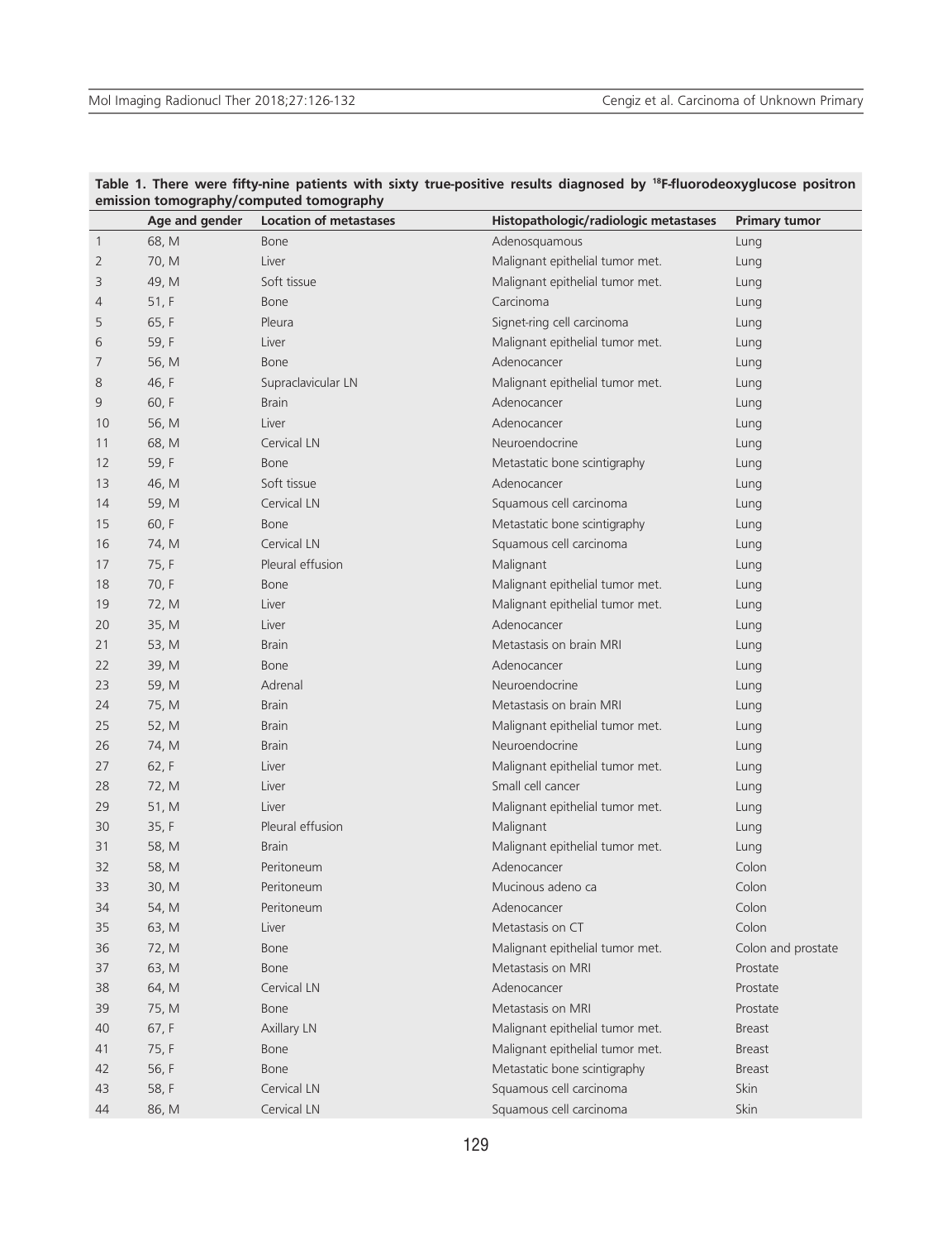| Table 1. Continue |       |                    |                                 |                  |
|-------------------|-------|--------------------|---------------------------------|------------------|
| 45                | 69, M | Lung               | Metastasis on thorax CT         | Liver            |
| 46                | 79, F | Liver              | Metastasis on MRI               | Liver            |
| 47                | 75, F | Liver              | Malignant epithelial tumor met. | Pancreas         |
| 48                | 77, F | Liver              | Malignant epithelial tumor met. | Pancreas         |
| 49                | 66, F | Peritoneum         | Malignant epithelial tumor met. | Ovary            |
| 50                | 64, F | Liver              | Malignant epithelial tumor met. | Ovary            |
| 51                | 64, F | Peritoneum         | Adenocancer                     | Ovary            |
| 52                | 72, M | Cervical LN        | Papillary cancer                | Thyroid          |
| 53                | 76, M | Supraclavicular LN | Malignant epithelial tumor met. | Thyroid          |
| 54                | 72, M | Cervical LN        | Squamous cell carcinoma         | Salivary gland   |
| 55                | 70, F | Peritoneum         | Carcinomatosis                  | Stomach          |
| 56                | 46, F | Supraclavicular LN | Malignant epithelial tumor met. | Multiple myeloma |
| 57                | 75, F | Lung               | Metastasis on thorax CT         | Endometrium      |
| 58                | 64, M | Cervical LN        | Squamous cell carcinoma         | Larynx           |
| 59                | 63, M | Cervical LN        | Squamous cell carcinoma         | Hypopharynx      |

LN: Lymph node, M: Male, F: Female, met: Metastasis, CT: Computed tomography, <sup>18</sup>F-FDG: <sup>18</sup>F-fluorodeoxyglucose, PET/CT: Positron emission tomography/computed tomography

| Table 2. The eleven false-positive results diagnosed by <sup>18</sup> F-fluorodeoxyglucose positron emission tomography/computed |  |  |
|----------------------------------------------------------------------------------------------------------------------------------|--|--|
| tomography                                                                                                                       |  |  |

|                | Age and gender                                                                                                                      | <b>Location of metastases</b> | <b>PET/CT diagnosis</b> | Pathology of lesion            | True primary site        |
|----------------|-------------------------------------------------------------------------------------------------------------------------------------|-------------------------------|-------------------------|--------------------------------|--------------------------|
|                | 46, M                                                                                                                               | Lung                          | Hypopharynx cancer      | Cordoma                        | <b>CUP</b>               |
| $\overline{2}$ | 61, F                                                                                                                               | Inguinal LN                   | Endometrial cancer      | Myoma uteri                    | <b>CUP</b>               |
| 3              | 44, M                                                                                                                               | Bone                          | Lung cancer             | Pulmonary alveolar proteinosis | <b>CUP</b>               |
| $\overline{4}$ | 53, $F$                                                                                                                             | Cervical LN                   | Cervix cancer           | Cervical polyp                 | Thyroid papillary cancer |
| 5              | 48, M                                                                                                                               | <b>Brain</b>                  | Lung cancer             | Lung hamartoma                 | <b>CUP</b>               |
| 6              | 80, M                                                                                                                               | Bone                          | Thyroid cancer          | Benign nodule                  | <b>CUP</b>               |
| 7              | 85, M                                                                                                                               | Bone                          | Lung cancer             | Lung inflammation              | <b>CUP</b>               |
| 8              | 56, M                                                                                                                               | Liver                         | Sigmoid cancer          | <b>Diverticulitis</b>          | <b>CUP</b>               |
| 9              | 78, M                                                                                                                               | Malignant pleural effusion    | Colon cancer            | Polyp                          | Urinary bladder cancer   |
| 10             | 64, M                                                                                                                               | Cervical LN                   | Colon cancer            | Polyp                          | Prostate cancer          |
| 11             | 50, F                                                                                                                               | Cervical LN                   | Thyroid cancer          | Hashimato thyroiditis          | <b>CUP</b>               |
|                | $\mathbf{r}$ and $\mathbf{r}$ and $\mathbf{r}$ and $\mathbf{r}$ and $\mathbf{r}$ and $\mathbf{r}$ and $\mathbf{r}$ and $\mathbf{r}$ |                               |                         |                                |                          |

LN: Lymph node, M: Male, F: Female, CUP: Carcinoma of unknown primary, PET/CT: Positron emission tomography/computed tomography

Additional distant metastases were detected in 45 out of 59 (76%) patients whose primary tumors were detected correctly by 18F-FDG PET/CT. In patients with only lymph node metastases, additional solid organ metastases were detected in 5 patients out of 36 (14%) with PET/CT imaging.

## **Discussion**

CT and MRI have been the imaging methods of choice in clinical practice in patients with CUP. Although they detect anatomical abnormalities with pathologic contrast enhancement, small or non-enhancing lesions can be overlooked (1). 18F-FDG PET/CT is gaining acceptance as an imaging method to be used in the management of patients with CUP. Small lesions can be detected with higher sensitivity due to its high lesion-to-background contrast. Several studies reported that 18F-FDG PET/CT is more sensitive than CT and MRI in the imaging of CUP. In a study, Gutzeit et al. (12) have shown that CT alone indicated a primary tumor in only 8 of 45 patients (18%) while 18F-FDG PET/CT detected the primary site in 15 of 45 patients (33%). In another study, Roh et al. (13) have reported that the sensitivity rate of <sup>18</sup>F-FDG PET/CT (87.5%) was significantly higher than that of CT (43.7%) for the primary tumor in patients with cervical metastases from unknown origin. In several studies, primary tumor detection rate ranged between 24.5-53% for 18F-FDG PET/ CT in patients with CUP (11,14,15,16). Consistent with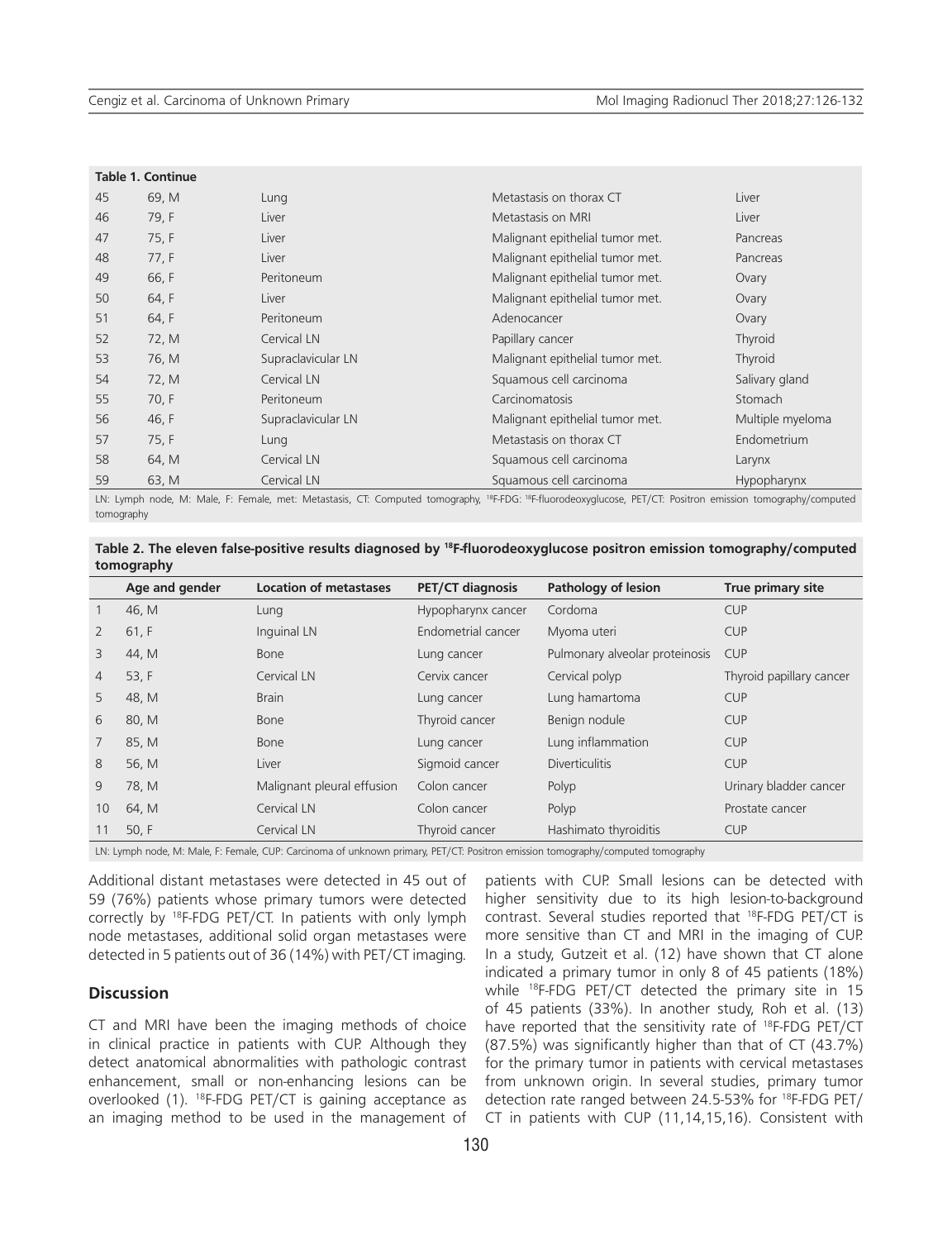|                                                                  | Age and gender | <b>Location of metastases</b> | <b>Final diagnosis</b> | Pathology of primary tumor           |
|------------------------------------------------------------------|----------------|-------------------------------|------------------------|--------------------------------------|
|                                                                  | 71, M          | Supraclavicular LN            | Lung cancer            | Neuroendocrine                       |
| $\overline{2}$                                                   | 64, F          | Peritoneum                    | Ovarian cancer         | Clinical Follow-up                   |
| 3                                                                | 78, M          | Pleural fluid                 | Bladder cancer         | Papillary urothelial low grade tumor |
| $\overline{4}$                                                   | 52, M          | Cervical LN                   | Laryngeal cancer       | Scc                                  |
| 5                                                                | 65, M          | Cervical LN                   | Laryngeal cancer       | Scc                                  |
| 6                                                                | 50, M          | <b>Brain</b>                  | Lung cancer            | Adenocarcinoma                       |
| 7                                                                | 60, F          | Liver                         | Breast cancer          | Invasive ductal                      |
| 8                                                                | 68, M          | Axillary LN                   | Lung cancer            | Neuroendocrine                       |
| 9                                                                | 65, M          | Mediastinal LN                | Lung cancer            | Adenocarcinoma                       |
| 10                                                               | 60, F          | Inquinal LN                   | Vulvar cancer          | Scc                                  |
| 11                                                               | 64, F          | Cervical LN                   | Parotid tumor          | Carcinoma ex pleomorphic adenoma     |
| LN: Lymph node, M: Male, F: Female, Scc: Squamous cell carcinoma |                |                               |                        |                                      |

**Table 3. False-negative results of 18F-fluorodeoxyglucose positron emission tomography/computed tomography in patients with carcinoma of unknown primary**

the literature, in this study, primary tumors were correctly detected in 59 of 121 patients (49%) by <sup>18</sup>F-FDG PET/CT whole body imaging. The sensitivity, specificity rates and accuracy of 18F-FDG PET/CT in detection of primary tumor were identified as 84%, 78% and 82%, respectively. Han et al. (17) reported the sensitivity, specificity and accuracy of 18F-FDG PET/CT in patients with CUP as 91.5%, 85.2% and 88.3%, respectively. In another study, the sensitivity, specificity and accuracy of <sup>18</sup>F-FDG PET/CT in detection of primary tumor were reported as 80%, 74% and 78%, respectively (18). In our study, <sup>18</sup>F-FDG PET/CT was the first imaging method used for detecting the primary in majority of the patients. Although the role of 18F-FDG PET/ CT as the first line imaging of patients with CUP is yet to be established, it has significant advantages. Whole body imaging demonstrates disease extent in addition to detection of the primary tumor, eliminates the need for further imaging and other invasive procedures. Thus, it prevents delay in starting appropriate treatment (19,20).

Lung, oropharyngeal and pancreatic cancers were reported to be most common primary tumors in patients with CUP (21). In our study, lung (52%) and colon (8%) were the most common sites for primary tumors. Colorectal cancer is the third most common cancer in women and the fourth in men in our country (22). Although there were 21 patients with cervical lymph node metastases in our study, we detected 5 head and neck tumors as true-positive.

The most important limitation of <sup>18</sup>F-FDG PET/CT is that it's not a specific tumor imaging technique. Inflammatory lesions or benign tumors with high tracer uptake are the most common causes of false-positive results. In our study, there were eleven false-positive results related to benign tumors or inflammation. In a meta-analysis, authors reported that oropharynx and the lung are the two most common locations of false-positive 18F-FDG PET/CT results (21). Inflammatory lesions, pulmonary infarction and emboli have been reported as etiologies for false-positive results in the lung (2,12). In this study, 3 out of the 11 false-positive results were detected in the lung. Pulmonary alveolar proteinosis, hamartoma and inflammation were the final diagnosis in these patients. PET/CT diagnosed a false-positive colon cancer in three patients. The final diagnoses were polyps in two patients and diverticulitis in one patient, that were confirmed histopathologically. In a study, the authors concluded that if 18F-FDG PET/CT findings are positive, a confirmatory biopsy is necessary due to false-positive results (23).

In our study, 18F-FDG PET/CT could not detect the primary tumor in 42% of patients. Primary tumors were detected on follow-up in 11 out of 51 patients and were considered as FN. Small and low grade tumors with low 18F-FDG uptake may result in FN findings. Breast and oropharynx are the most common sites for FN 18F-FDG PET/CT imaging (21). In this study, a small primary breast cancer was detected by MRI and was histopathologically diagnosed as invasive ductal cancer following a FN 18F-FDG PET/CT imaging. In four patients, lung tumors with low 18F-FDG avidity caused FN results.

Whole body 18F-FDG PET/CT is also useful in detecting the extent of metastatic disease which may have important implications for clinical management. It is especially important in patients with initial lymph node metastases (2,24). We showed additional solid organ metastases in 5 out of 36 (14%) patients with CUP who presented with lymph node metastases on PET/CT imaging.